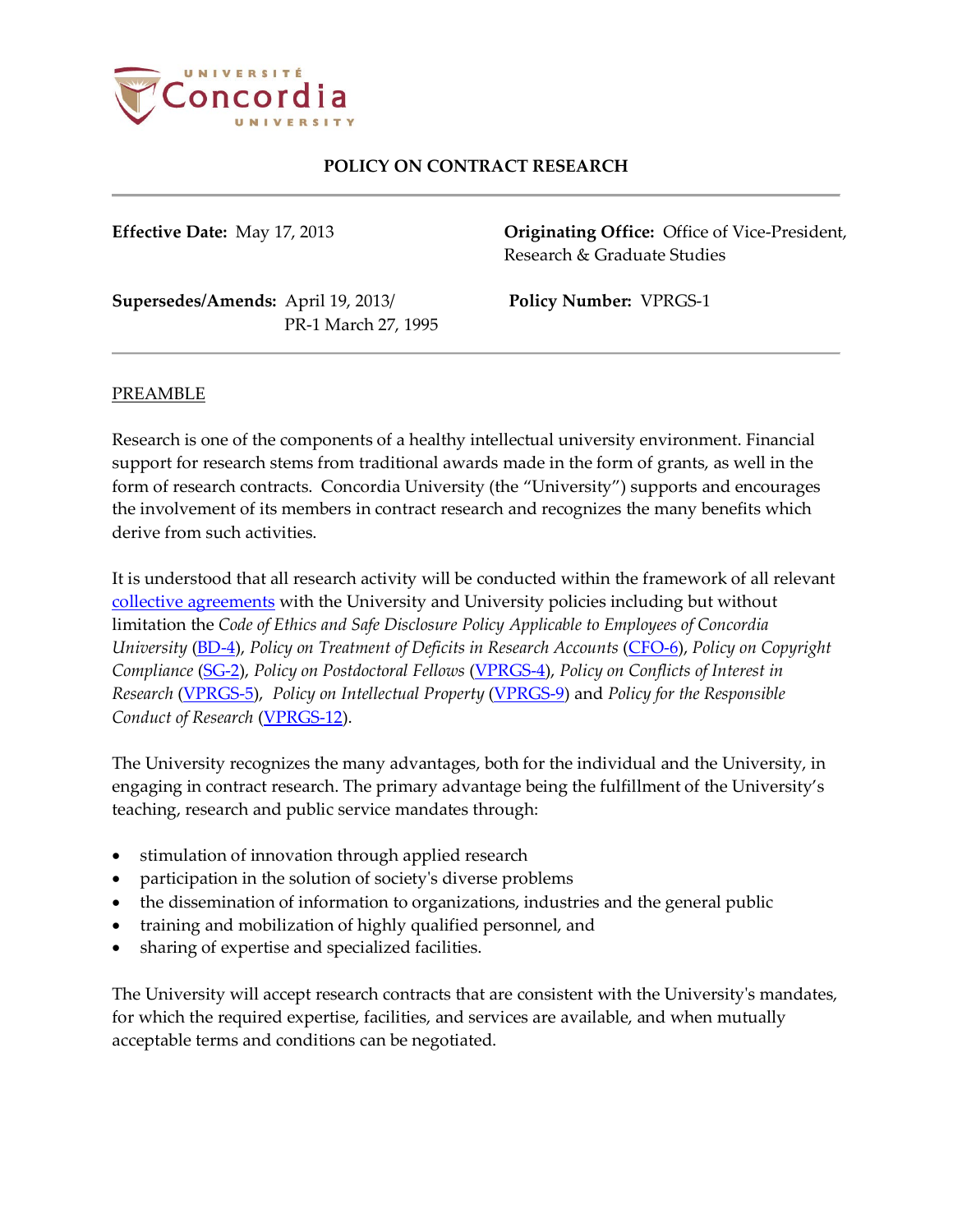

### Page 2 of 10

Contract research is *bona fide* research and should contribute to the general development of research activity and expertise within the University. It can also provide valuable opportunities to develop the teaching and creative skills of innovation and entrepreneurship and to increase the resources available to individuals and departments.

This Policy, which is approved by Senate through the Senate Research Committee and administered by the Office of the Vice-President, Research and Graduate Studies, is intended to ensure the integrity of contract research conducted through the University.

#### PURPOSE

This Policy, and its supporting procedures which can be found in the Contract Research Handbook (["Handbook"](http://www.concordia.ca/content/dam/concordia/offices/vprgs/docs/Contract_Research_Handbook.pdf)), provide University-wide administrative guidelines for the management and conduct of contract research and sets out the terms and conditions under which the University is prepared to contract for such activities.

#### SCOPE

This Policy shall apply to Research Contracts, Negotiated Grants, Sub-Grants and Co-Grants, as such terms are defined below, entered into by the University for research carried out by Members, as such term is defined below, using University resources, services, facilities or equipment.

Any sponsored research project governed by a Grant, as such term is defined below, is not subject to this Policy.

The writing of scholarly works, presentations at invited seminars and lectures, leadership in learned and professional societies, public service participation in government established councils and adjudicatory bodies relating generally to a member's University position and experience do not fall under the scope of this Policy and are not subject to overhead charges.

#### **DEFINITIONS**

The terms used in this Policy have the following meanings:

"Co-Grant" means a sponsored research agreement which governs a Grant awarded to two (2) or more recipients.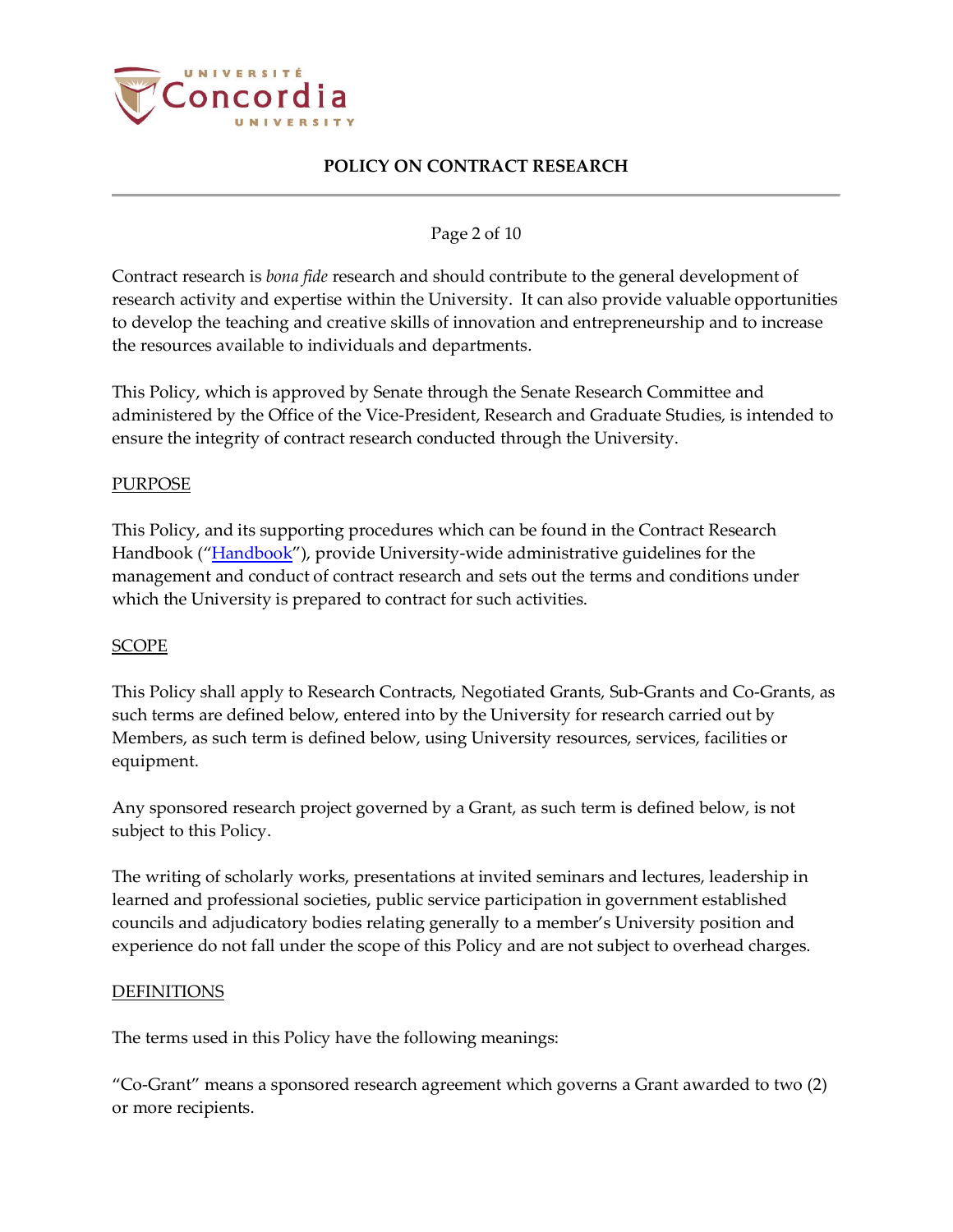

### Page 3 of 10

"Consulting" means the activity of providing advice by a Member in a particular area of expertise, whether remunerated or not, which draws on essentially the same scholarly expertise that the Member uses for his/her University position. Consulting activities may not make use of University resources beyond the services of the Office of Research ("OOR") and/or Financial Services and deliverables are typically limited to the production of a report that presents conclusions and/or recommendations.

"Contract Research" means a sponsored research project, which does not meet the criteria established for Grants, as such term is defined below, and possesses many of the following characteristics:

- the research project is defined by specific stipulations and conditions detailed in the contract, as agreed to by all parties involved
- a set time schedule for the work to be performed
- defined deliverables and due dates
- established ownership, patent rights and licensing arrangements
- provisions for confidentiality and ethical use of information supplied and created in the performance of the project
- established budget approvals and payment schedules
- established considerations for acceptance and/or termination of the agreement
- limited liability of participants, indemnity, and
- any other matters that may be appropriate to the circumstances.

"Contribution Agreement" means an agreement with a Sponsor, as such term is defined below, for the partial financial support for a research project.

"CUFA Member(s)" means Member(s), as such term is defined below, governed by the [Concordia University Faculty Association \(CUFA\) Collective Agreement.](http://www.concordia.ca/hr/documents/agreements/cufa-agreement.pdf)

"CUPFA Members $(s)$ " means Member $(s)$ , as such term is defined below, governed by the Concordia University Part-time Faculty Association (CUPFA) Collective Agreement.

"Grant" includes research projects which possess the following criteria:

- the project is designed and controlled by or under the direction of the Member
- the project does not involve proprietary data protected by the funding agency or any other agency under any contractual commitment to the funding agency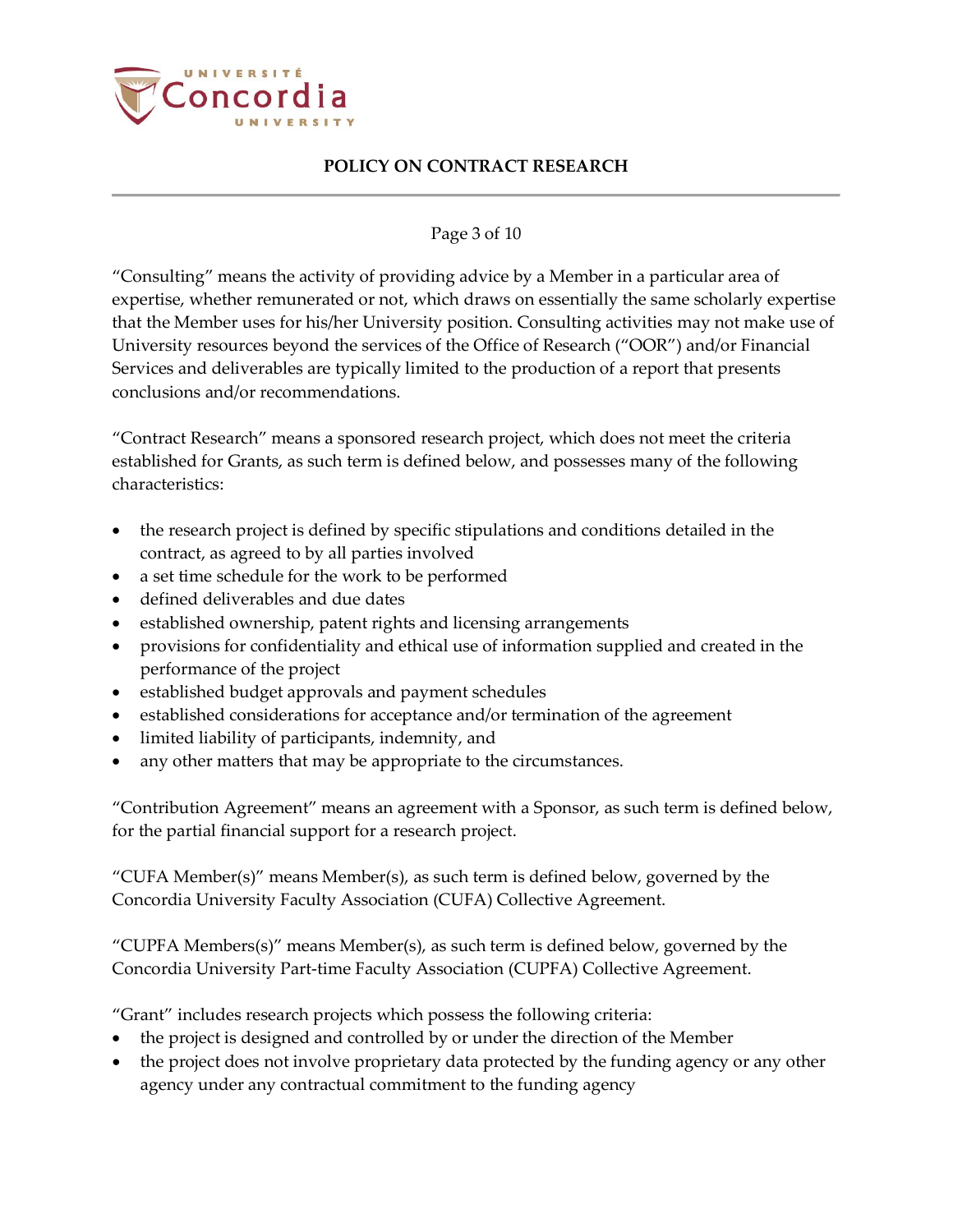

### Page 4 of 10

- any patents, inventions, copyrights or other Intellectual Property, as such term is defined below, belong to the University and not to the funding agency
- no direct or indirect reimbursement to the Member (except for certain grants from U.S. sources)
- project results must be publishable in open literature. In order to secure the protection of Intellectual Property a maximum publication delay of six (6) months may be provided for
- funding is not linked to achieving specific milestones
- funding is typically made available before expenditures (though this may take place in periodic installments)
- capital equipment that is purchased with grant funds belongs to the University and not to the funding agency.

"Intellectual Property" means any proprietary information that can be the subject of copyright or patent protection or any similar proprietary protection and which creates in the holder of the rights an interest in property. Intellectual Property includes, but is not limited to, processes, formulations, technical information, reports, photographs, drawings, plans, specifications, models, prototypes, inventions, patterns, samples, software, designs or know-how, whether or not protected by patent, copyright, industrial design or trade secret.

"Member" includes all full-time, part-time, adjunct academic staff and librarians. Where the Member is a librarian, the terms "Department Chair", "Dean" and "faculty", as used herein, shall be replaced by the terms "Unit Head", "University Librarian" and "Library".

"Negotiated Grant" means a sponsored research agreement where funding is received from a private Sponsor, as such term is defined below, which possesses the same criteria as a Grant.

"Net Proceeds" has the meaning ascribed thereto in the University's *Policy on Intellectual Property* [\(VPRGS-9\)](http://www.concordia.ca/content/dam/common/docs/policies/official-policies/VPRGS-9.pdf)

"Overhead" means the indirect costs recovered or applicable in relation to services provided by the University for the preparation, performance and administration of a Research Contract, as such term is defined below.

"Research Contract" means an agreement between the University and third party (parties) that governs the conduct of Consulting, Contract Research, or Service, as such term is defined below, activities by a Member. Research Contracts include Negotiated Grants and Contribution Agreements.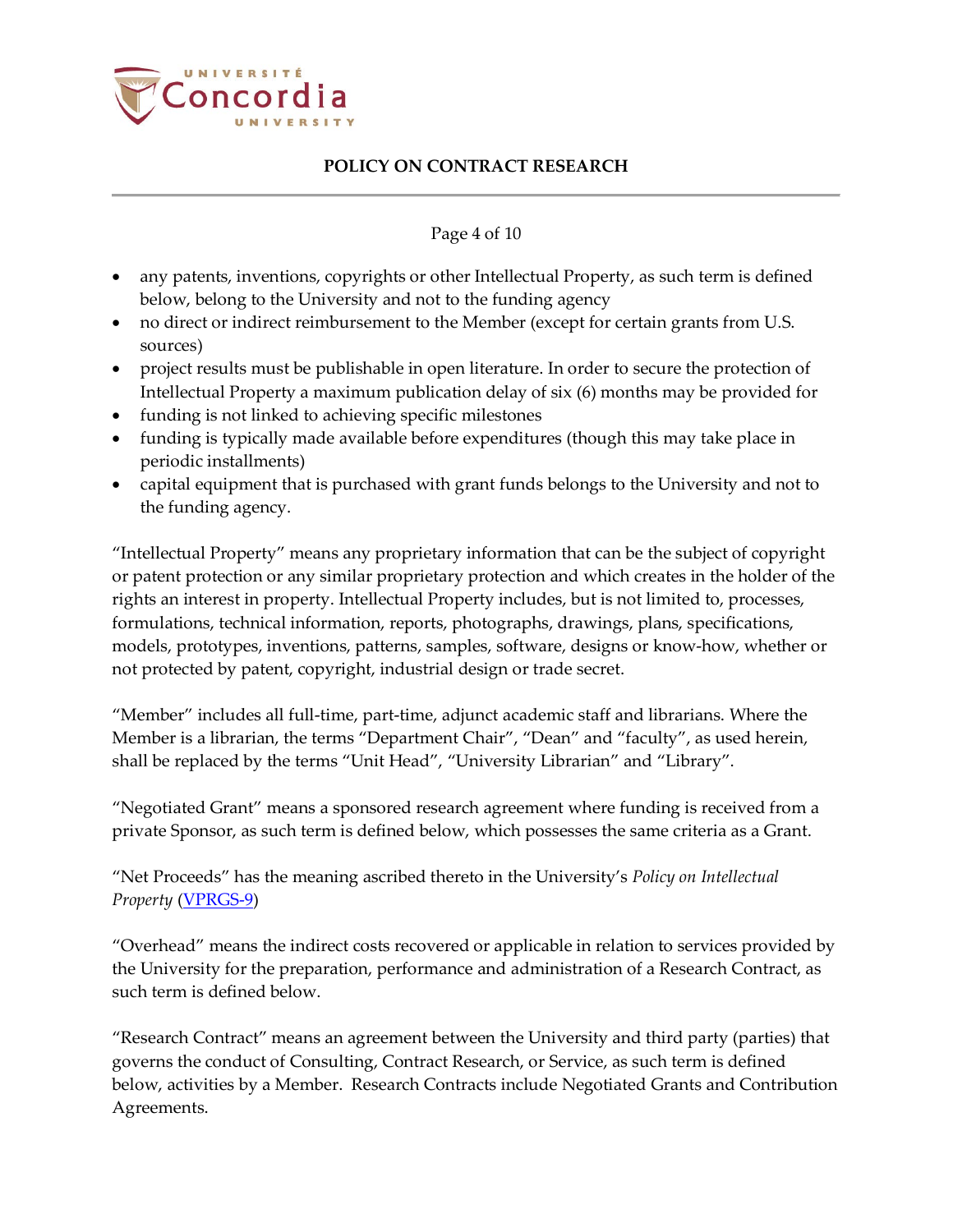

### Page 5 of 10

"Research Unit" is a non-departmental unit established within the University which meets the criteria of a recognized Research Unit as determined in the *Policy on Research Units* [\(VPRGS-8\)](http://www.concordia.ca/content/dam/common/docs/policies/official-policies/VPRGS-8.pdf).

"Service" means a research-related activity that is of a routine nature and requires minimal supervision or input on the part of the Member. Deliverables generally take the form of a report with minimal interpretation of the data acquired.

"Sponsor" means a third party, whether public or private, external to the University, who provides support by means of monetary support, the right to use facilities, personnel, or other resources provided by such third party.

"Sub-Grant" means a sponsored research sub-agreement whereby funding is received from the party(ies) to which the Grant was awarded.

#### POLICY

- 1. All Research Contracts must be performed under the administrative responsibility of the OOR in accordance with the procedures set out in Section A of th[e Handbook.](http://www.concordia.ca/content/dam/concordia/offices/vprgs/docs/Contract_Research_Handbook.pdf)
- 2. No individual may sign a contract that creates an obligation or undertaking on behalf of the University unless that individual has signing authority in accordance with the University's *Policy on Contract Review, Signing and Required Approvals* [\(BD-1\)](http://www.concordia.ca/content/dam/common/docs/policies/official-policies/BD-1.pdf). Only those Research Contracts signed by a duly authorized representative of the University shall be recognized and administered by the University.
- 3. A Research Contract that has been executed by the designated signing officer of the University in accordance with the *Policy on Contract Review, Signing and Required Approvals* [\(BD-1\)](http://www.concordia.ca/content/dam/common/docs/policies/official-policies/BD-1.pdf) signifies the willingness of the University to:
	- accept and administer the funds in accordance with the terms of the Research Contract and/or the regulations of the respective Sponsor
	- ensure that the appropriate review mechanisms are in place for ethical, animal care, biohazard and/or controlled goods certification
	- ensure that the necessary University facilities and services are in place to carry out the work anticipated under the Research Contract.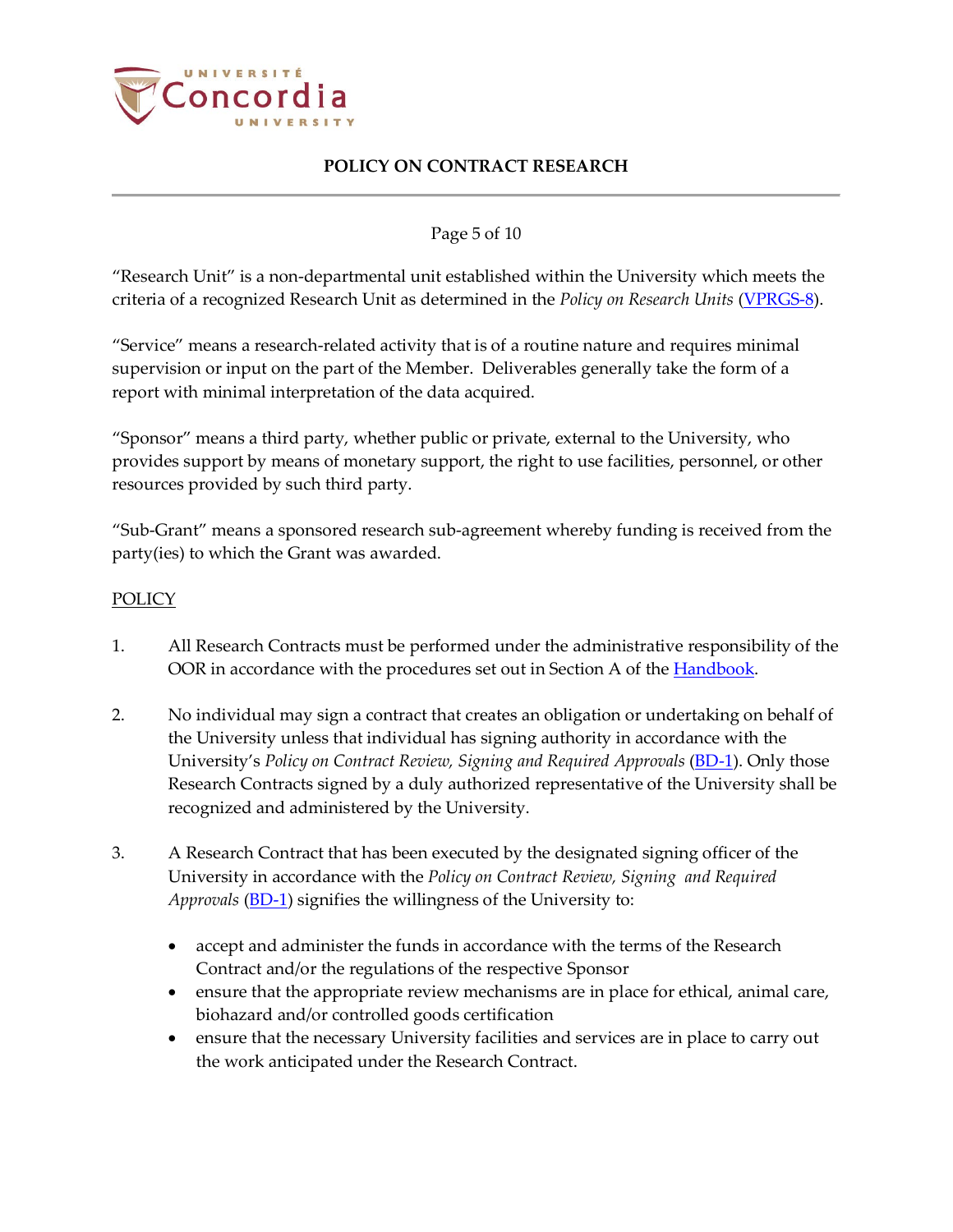

#### Page 6 of 10

- 4. The provisions of a Research Contract entered into in accordance with Section 1, 2 and 3 above shall prevail over this Policy and all other relevant University policies.
- 5. Student involvement in Research Contract activities must not conflict with the fulfillment of their academic requirements.

#### Overhead

- 6. The University will only approve a Research Contract which provides for the appropriate indirect cost recovery. With the exception of the funding opportunities identified in Section 7 below, all Research Contracts are subject to the University's Overhead rates as they appear in Section B of the **Handbook**. Under exceptional circumstances, a reduced rate of Overhead may be agreed to by the University in accordance with the procedures set out in Section B of the **Handbook**.
- 7. Subject to the written approval of the relevant Dean and the Vice-President, Research and Graduate Studies ("VPRGS"), the following are exempt from Overhead:
	- awards received in recognition of research excellence
	- funds received for a Research Chair, approved and administered by the University. This waived Overhead will constitute a University contribution to the Research Chair
	- contributions made for the sole purpose of providing support for conferences or student events/activities.
- 8. Where applicable, Overhead will be retained, in full, at the start of a Research Contract.
- 9. When Overhead costs are not accepted by the Sponsor:
	- i. such Overhead costs shall be budgeted and incorporated as part of total direct project costs, where possible. The University will make appropriate arrangements for the transfer of any Overhead amounts recovered pursuant to this Section 9 i.; or
	- ii. where the Member's time is an acceptable expense per the Sponsor's policies, the Overhead costs shall be budgeted in the form of the Member's time in an amount equivalent to the applicable Overhead costs. The University will make appropriate arrangements for the transfer of any Overhead amounts recovered pursuant to this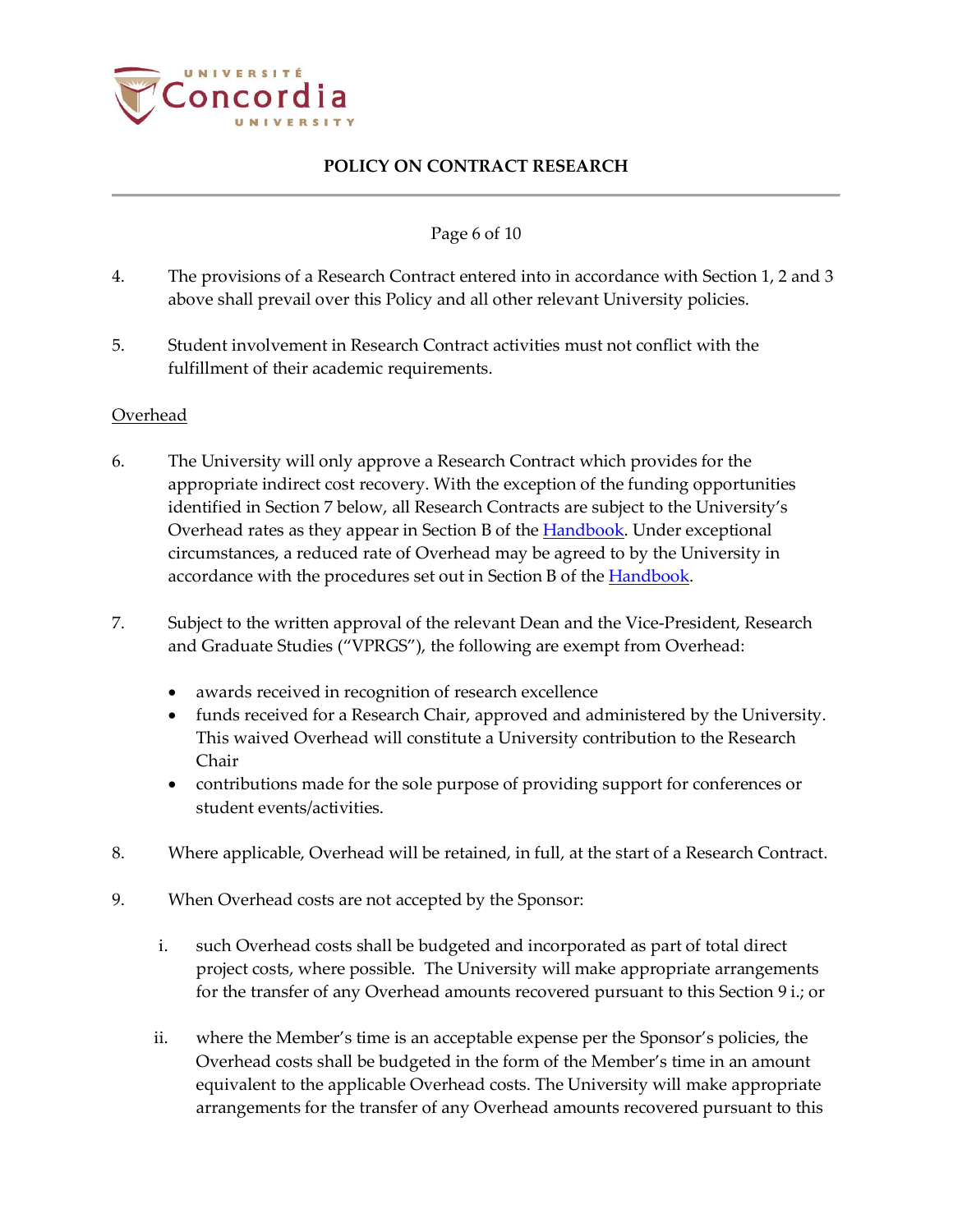

#### Page 7 of 10

Section 9 ii. Time commitments associated with such Overhead recovery mechanism shall not affect any entitlements a CUFA Member may have with respect to outside professional activities and outside employment per the CUFA Collective Agreement; or

- iii. where 9 i. or 9 ii. above are not permitted per the Sponsor's policies, the Member must seek a waiver of Overhead costs in accordance with the procedures set out in Section B of the [Handbook.](http://www.concordia.ca/content/dam/concordia/offices/vprgs/docs/Contract_Research_Handbook.pdf)
- 10. Overhead revenue from Research Contracts shall be distributed in accordance with Section B of the [Handbook.](http://www.concordia.ca/content/dam/concordia/offices/vprgs/docs/Contract_Research_Handbook.pdf)
- 11. Overhead rates and the distribution of Overhead ratios, as they appear in Section B of the Handbook, are subject to periodic review and revision by the President's Executive Group.

#### Deficits

12. Deficits in research accounts are subject to the *Policy on Treatment of Deficits in Research Accounts* [\(CFO-6\)](http://www.concordia.ca/content/dam/common/docs/policies/official-policies/CFO-6.pdf).

#### Remuneration from Research Contracts

- 13. CUFA Member(s) may engage in paid or unpaid outside professional activities in accordance with the CUFA Collective Agreement (the "CUFA Collective Agreement").
- 14. CUFA Member(s) may receive payments for such activities subject to the following:
	- i. the approval of the Dean
	- ii. the professional activities neither interfere with nor are in conflict with their duties and responsibilities as defined in Articles 16 and 17 of the **CUFA Collective [Agreement](http://www.concordia.ca/hr/dept/employee-labour-relations/labour-agreements.html)**
	- iii. there are no fixed daily rates for contracts other than government Research Contracts. CUFA Members should attempt to have their daily rate reflect industry norms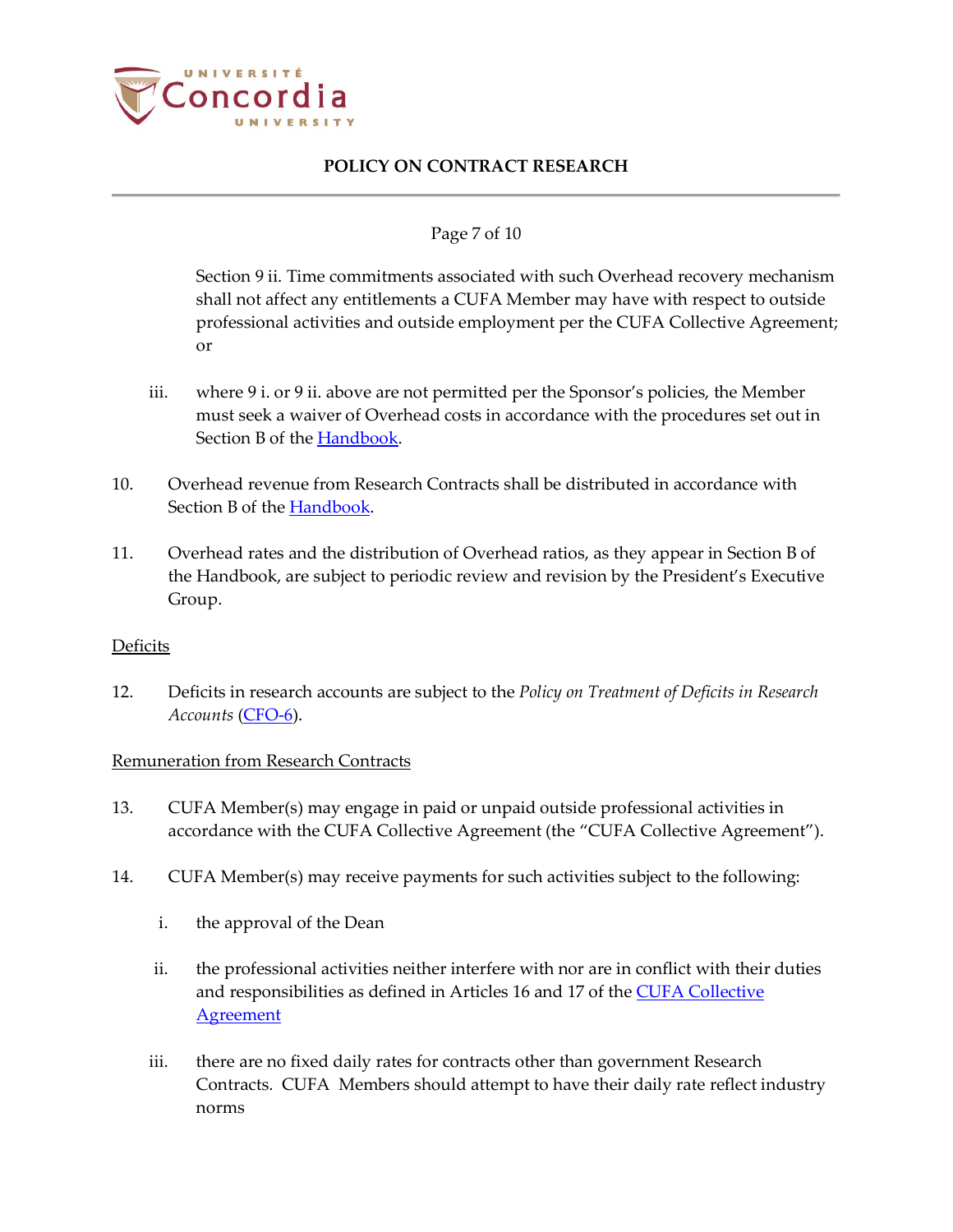

#### Page 8 of 10

- iv. for government Research Contracts, the daily rate charged by a CUFA Member cannot exceed the daily rate which the CUFA Member receives from the University. This rate is calculated by dividing the current annual salary of the CUFA Member by two hundred and twenty-five (225): the number of billable days per annum. Overhead should be itemized separately
- v. any proposed increase to the honoraria previously approved by the Dean must be resubmitted to the Dean for written approval.

Payment options for all honoraria payments are outlined in Section C of the **Handbook**.

- 15. Members who are not governed by the **CUFA Collective Agreement** are not eligible to receive honoraria and all payments will be treated as follows:
	- i. External participants with the exception of payments made to an individual's registered company, all payments to external participants will be treated as employment income and thus subject to federal and provincial revenue legislation.
	- ii. External participants who are to be paid by milestone(s) must submit an invoice to the principal investigator ("PI") indicating their full-name, social insurance number, home address and a clear description of the service(s) provided. The PI must approve the invoice and indicate the appropriate payroll code. These payments will be treated as employment income.
	- iii. If a project governed by a Research Contract is carried out entirely as part of the regular workload of a non-CUFA Member, the time spent by such Member on such project may not be charged as a component of the project's budget.
	- iv. If a project is carried out in whole or in part outside the regular workload of a non-CUFA Member, the project budget may include provisions for appropriate payment, subject to the prior written approval of their Department Chair or Research Unit Director, where applicable, and the Dean. By agreement with the Dean, these funds may be used by non-CUFA Member concerned to promote their research and development work at the University.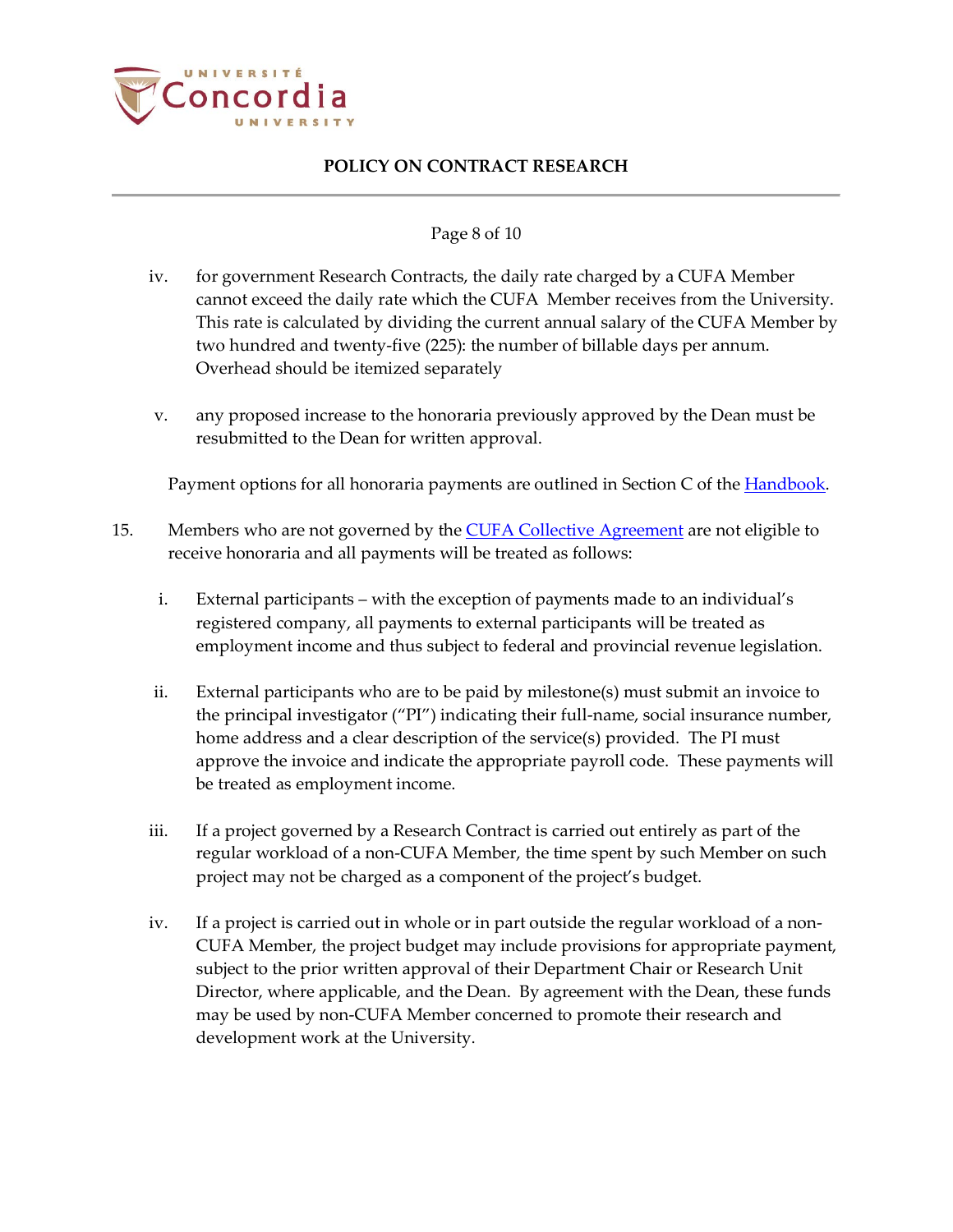

Page 9 of 10

### Intellectual Property and Publication

- 16. All Intellectual Property developed in the course of the activities governed by a Research Contract shall be subject to the provisions of that Research Contract. Where provisions with respect to Intellectual Property are not determined by the terms of the Research Contract, such Intellectual Property shall be subject to and interpreted in accordance with the University's *Policy on Intellectual Property* [\(VPRGS-9\)](http://www.concordia.ca/content/dam/common/docs/policies/official-policies/VPRGS-9.pdf).
- 17. Upon request from the University, the Member(s) shall do, make, execute or deliver, or cause to be done, made, executed or delivered, all such further acts and documents as may be required by the University to fulfill its obligations per the terms of the Research Contract.
- 18. The use of Intellectual Property belonging, in whole or in part, to a third party is strictly prohibited absent the prior written permission of the rightful owner of such Intellectual Property. The OOR shall be immediately informed of such intended use and shall be provided with a copy of the written permission of the rightful owner of the Intellectual Property in question.
- 19. Any non-Member participating in activities governed by a Research Contract must be advised of any limitation of publication rights and must sign an Intervention of a Participant in the Project form (the "Intervention") confirming their acceptance to the terms of the Research Contract and the University's *Policy on Intellectual Property* [\(VPRGS-9\)](http://www.concordia.ca/content/dam/common/docs/policies/official-policies/VPRGS-9.pdf). The Intervention must be signed by the non-Member prior to their initial participation in the Research Contract activities.

#### Distribution of Net Proceeds to the Member

20. The distribution of Net Proceeds generated from the commercialization of Intellectual Property with respect to the Member shall be managed in accordance with the University's *Policy on Intellectual Property* [\(VPRGS-9\)](http://www.concordia.ca/content/dam/common/docs/policies/official-policies/VPRGS-9.pdf) and/or the provisions of the relevant collective agreements dealing with Intellectual Property, as they may apply.

#### Distribution of the University's Share of Net Proceeds

21. The University's share of the Net Proceeds derived from the commercialization of Intellectual Property shall be distributed internally as follows: